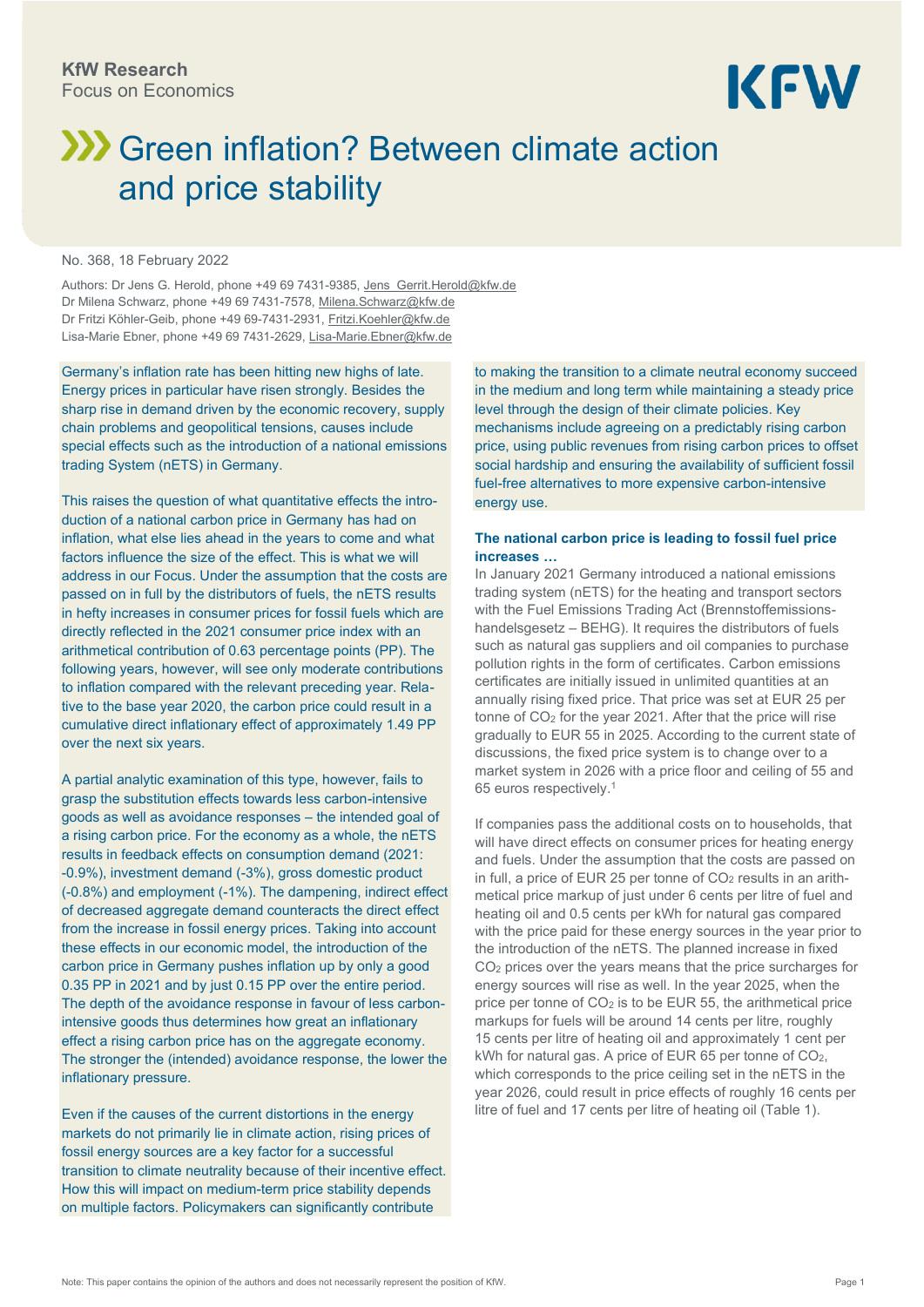## Table 1: CO<sub>2</sub> emissions and price increase per energy component up to the year 2026

|                                                               | Fixed<br>price per<br>tonne of<br>$CO2$ in<br>euros | Fuels<br>Markup in<br>cents per<br>litre | Heating oil<br>Markup in<br>cents per<br>litre | Natural<br>gas<br>Markup in<br>cents per<br><b>kWh</b> |
|---------------------------------------------------------------|-----------------------------------------------------|------------------------------------------|------------------------------------------------|--------------------------------------------------------|
| 2021                                                          | 25                                                  | 6.1                                      | 6.6                                            | 0.5                                                    |
| 2022                                                          | 30                                                  | 7.4                                      | 8.0                                            | 0.6                                                    |
| 2023                                                          | 35                                                  | 8.6                                      | 9.3                                            | 0.7                                                    |
| 2024                                                          | 45                                                  | 11.0                                     | 11.9                                           | 0.9                                                    |
| 2025                                                          | 55                                                  | 13.5                                     | 14.6                                           | 1.1                                                    |
| 2026                                                          | 65                                                  | 15.9                                     | 17.2                                           | 1.3                                                    |
| Memo item: CO <sub>2</sub><br>emissions (kg per<br>litre/kWh) |                                                     | 2.45                                     | 2.65                                           | 0.2                                                    |

Note: The assumption is that the price ceiling of EUR 65 per tonne of CO<sub>2</sub> provided for under the BEHG applies in 2026. Fuels are 3/4 petrol and 1/4 diesel.

Source: Federal Office of Economics and Export Control, German Federal Environment Agency, own calculations.

What price markups will apply in reality is subject to multiple uncertainty factors. Various studies have shown that it is definitely realistic for energy and transport companies to pass almost all the costs on to consumers because their demand is very inelastic, especially over the short term.<sup>2</sup> In this assumption, however, the direct price effects described represent an upper limit.

Although the nETS has direct effects on consumer prices only in the areas of heating energy and fuels, the national CO<sub>2</sub> price can also have indirect effects on the prices of consumer goods. For one thing, as the CO<sub>2</sub> price makes certain inputs within the value chains more expensive for producers who then pass their increased costs on to consumers in the form of price increases for ultimate goods, the prices for further groups of goods can increase. For another, rising producer prices can also indirectly lead to special effects through substitution effects.<sup>3</sup> These effects were not taken into account in the calculation presented above.<sup>4</sup>

## **… which is driving consumer price inflation.**

In the German CPI fuels and energy sources without electricity<sup>5</sup> are weighted at just over  $7\%$ . Arithmetically, the introduction of the nETS in the year 2021 generated a direct contribution to total CPI of 0.63 percentage points (Figure 1).<sup>6</sup> If we also take into account the fact that the pricing of  $CO<sub>2</sub>$ emissions increases the cost of inputs of goods and these increases are passed on to consumers, the inflationary effect that is directly and indirectly attributable to the introduction of the nETS could end up being significantly higher. It would then also affect core inflation without the volatile prices of energy and food. A study by the German Council of Economic Experts estimates the total inflationary effect including indirect effects at 1.16 percentage points in the year 2021.<sup>7</sup>

The BEHG provides for the  $CO<sub>2</sub>$  price to be raised continuously in the years ahead. The partial analytic effect of  $CO<sub>2</sub>$ pricing on the CPI inflation rate reflects this adopted price path. Compared with 2021, the year of introduction, increases will only be moderate in subsequent years. Under the assumption that after the end of the fixed price phase in the

year 2025 the price per tonne of  $CO<sub>2</sub>$  will settle on the maximum price then applicable of presumably EUR 65, that would result in an additional contribution of 0.21 percentage points to the CPI for that year compared with the previous year. Relative to the base year 2020, the cumulative direct inflationary effect of  $CO<sub>2</sub>$  pricing over the period of six years would thus be approx. 1.49 percentage points.

# Diagram 1: Direct contribution of national CO<sup>2</sup> pricing to CPI

In percentage points



Note: Calculation based on the CPI weighting pattern of the year 2015. The assumption is that the price ceiling of EUR 65 per tonne of  $CO<sub>2</sub>$  provided for under the BEHG applies in 2026.

Source: Destatis, own calculations

# **Aggregate economic impact of the nETS …**

The above partial analytical observation, however, does not take into account substitution effects and avoidance responses in favour of less CO2--intensive goods. In order to be able to make statements about the aggregate economic impact and steering effects of the nETS, for example on gross domestic product (GDP), employment or consumption demand, it is necessary to have a structural model. On the basis of the relevant literature<sup>8</sup> we have calibrated a mediumsized, new Keynesian structural equilibrium model in order to be able to model a typical economic cycle in Germany in response to a macroeconomic supply shock.

The observation of a price or cost shock from the energy sector can be modelled differently in this framework. More recent literature on what is referred to as Environmental DSGE Models<sup>9</sup> explicitly models both consumption and production of energy-intensive goods. A price increase induced by, for example, a rise in the price of crude oil or institutional changes, such as in the case of the nETS, raises the production costs of the manufacturers of energy-intensive goods. The market power of these businesses enables them to (at least partially) pass the costs on to the consumers, which leads to a decline in the consumption of such goods and – proportionately – to a drop in aggregate consumption, employment and GDP. 0.63<br>
2021<br>
2021<br>
2021<br>
2021<br>
2022<br>
2022<br>
2022<br>
2022<br>
2022<br>
2022<br>
2022<br>
2022<br>
2022<br>
2022<br>
2022<br>
2022<br>
2022<br>
2022<br>
2022<br>
2022<br>
2022<br>
2022<br>
2022<br>
2022<br>
2022<br>
2022<br>
2022<br>
2022<br>
2022<br>
2022<br>
2022<br>
2022<br>
2022<br>
2022<br>
2022<br>
2022<br>

Avoidance responses such as reducing consumption of energy-intensive goods are not an unwanted side effect of the nETS but explicitly contribute to reaching the climate goal. However, when quantifying the aggregate effects on consumer price inflation it is necessary to take into account the dampening, indirect effect of reduced aggregate demand on inflation, which counteracts the direct effect from the increase in energy prices. As an alternative to an E-DSGE with an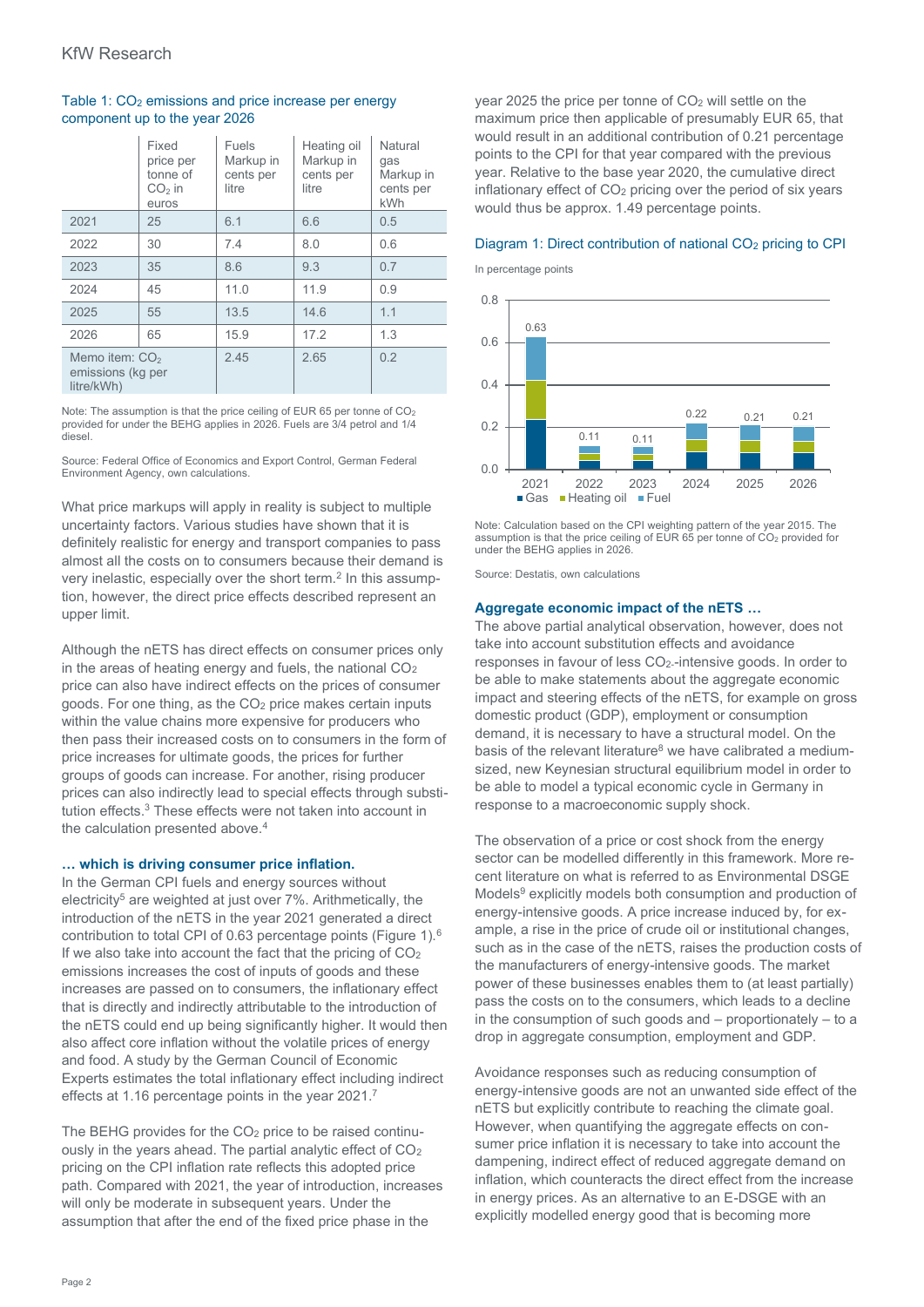expensive, the nETS can also be modelled as a classic cost/supply shock on the Phillips curve. Although this modelling is somewhat less detailed, it has the advantage that it can be plotted in the framework of the 3-equation New Keynesian model which has established itself in the literature as the 'gold standard'. Here, an exogenous shock – in our case the rise in the price of fossil energy goods brought about under the nETS – increases the incremental costs of businesses which pass them on to consumers using their price setting power. This subsequently impacts on aggregated variables through inflation (or inflation expectations) (Figure 2).

## Figure 2: Aggregate economic effects of the introduction of the nETS (modelled as a cost shock, +1.49 PP)

Inflation rate in percentage points. The right axis shows investment demand.



Source: Own calculations

#### **… is contractive and slows down the price increase.**

If we model the aggregate economic effects of a one-time cost shock in the amount of the arithmetical direct inflation impact of CO<sup>2</sup> pricing over the period of six years (1.49 PP), this will have the following impact (Figure 2): As an immediate response to the initial, unexpected price increase, consumption demand (-1.6%) and investment demand (-6.4%) dampen GDP (-1.3%), as a result of which employment also declines (-1.8%). The effect of the shock gradually weakens in the following quarters and investments actually grow again in the following years, which is to be interpreted as an adaptation response to the higher costs. Here we focus deliberately on the total effect over six years as the CO<sub>2</sub> price path across this period is known and can thus be perfectly anticipated.<sup>10</sup> This has impacts on prices through equilibrium and second-round effects. While the above partial observation still identifies an average increase in consumer prices by a total of 1.49 percentage points, the contractive equilibrium effects dampen the price increase across the economy as a whole. In the aggregate economic model the inflation rate thus rises by only a good 0.35 PP in the first year and indeed by just 0.15 PP over the entire period.

Overall, a rising CO<sup>2</sup> price thus has a potentially inflationary effect but this effect is significantly smaller than what can be determined on the basis of a purely partial analytic observation based on direct increases of fossil energy prices. Empirical evidence from an analysis of the introduction of national CO<sup>2</sup> prices in Canada and various European countries underscores this result. The politically desired increase in the cost of energy from fossil sources cooled off the economy in the cases studied.<sup>11</sup> In some of the cases studied, the CO<sub>2</sub> prices

actually did not have an inflationary but a deflationary effect overall.

Based on this scenario, monetary policy must see through this effect on the inflation rate – which has been induced by the legislator but impacts on the supply side. The nature of the shock makes it virtually impossible for monetary policy to take stabilising action. In a counterfactual scenario in which monetary policy seeks to fully offset the inflationary effect from the nETS through tighter monetary policy measures, deflationary equilibrium effects on GDP growth and employment end up being even more negative.

## **The CO<sup>2</sup> price comes with distribution effects …**

From an economic perspective, efficient climate action can be achieved only through the most comprehensive and uniform possible internalisation of the external costs caused by greenhouse gases (GHGs).<sup>12</sup> A CO<sub>2</sub> price ensures that  $CO<sub>2</sub>$  emissions are avoided at the time and location where avoidance is most cost-efficient. Making fossil energy sources more expensive creates incentives for households to change their behaviour and businesses to make their operations climatefriendly. Relative price markups are therefore explicitly desired to achieve climate goals.

Socially disadvantaged households spend a higher share of their disposable income on energy and in many cases have little influence on the choice of energy source (e.g. oil heaters in rented units). As a result, low income households carry a disproportionately high burden from rising energy and  $CO<sub>2</sub>$ prices relative to their household income.<sup>13</sup> According to calculations, the nETS could burden a household in the top income decile with roughly 0.6% of its household income annually, whereas a household in the lowest income decile would be burdened with 1.2%.<sup>14</sup> This unequal burden also has effects on the economy as a whole. Thus, the most recent literature<sup>15</sup> has studied the response of households in various income groups to a politically induced energy price shock and has demonstrated that ultimately it is only the lower income households that reduce their overall consumption to a significant and persistent degree. Furthermore, the aggregate economic downturn combined with reduced consumption demand means that these households are additionally burdened by the fact that a disproportionate share of them is employed in consumption-intensive sectors. Low income households are therefore ultimately burdened in two ways. The higher the CO<sub>2</sub> price rises, the heavier the burdens obviously are.

#### **… that need to be addressed appropriately.**

From a political and societal perspective, the distribution effects induced by climate policy must not be ignored. The revenues obtained from CO<sub>2</sub> pricing can be used to ensure a social balance. A variety of approaches is conceivable to achieve this. For example, the payment of a per capita lump sum premium or the reduction of governmental price components in the electricity price can reverse the initially regressive effect of rising energy prices into a progressive distribution effect.<sup>16</sup> Empirical evidence indicates that the question of how the costs of the climate transition are distributed in society could be a crucial factor for its impact on inflation.

Germany's Climate Action Programme 2030 provides for a reduction in the EEG levy from revenues obtained through the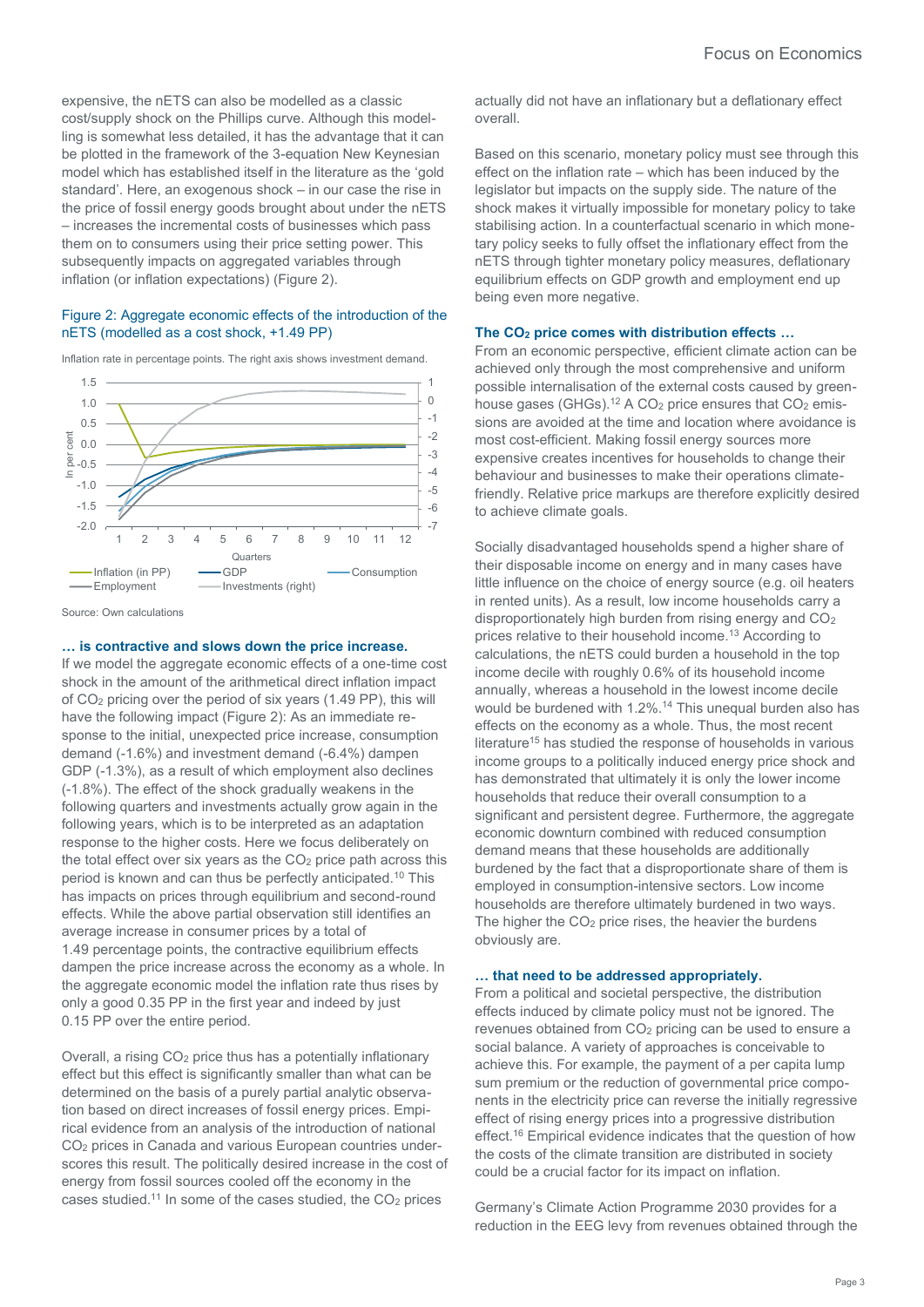nETS. The EEG levy funds the expansion of renewable energy in the electricity market. It is a major cost component of the electricity price for households and businesses. Under the economic stimulus package of June 2020, the EEG levy for the year 2021 was set at 6.5 cents per kWh. In the previous year it was 6.76 cents per kWh. The EEG levy dropped to 3.723 cents per kWh at the beginning of 2022.<sup>17</sup> The coalition agreement of the new Federal Government also provides for the EEG levy to no longer be financed from the electricity price but entirely from budget funds from the year 2023. In addition, the coalition agreement provides for exploring the option of a lump-sum per capita reimbursement from the CO<sup>2</sup> price revenues, although there are no specific plans for this as yet.<sup>18</sup>

Redistributing the revenues generated from the CO<sub>2</sub> price through the electricity price makes economic sense. First, it creates a counterweight to the regressive effect of CO<sup>2</sup> pricing particularly for low income households.<sup>19</sup> Second, when the state-induced elements of electricity pricing are reduced, it also strengthens the incentives for businesses to focus earlier on innovative business models in the area of sector coupling.<sup>20</sup>

# **Reducing the EEG levy means two opposing forces influence inflation**

Electricity is weighted at around 3% in the CPI basket of goods. The nETS does not lead to a direct electricity price markup because electricity is already priced through the European Emissions Trading System (EU ETS). If electricity producers were to pass the falling EEG levy to private households in full, that would initially have a dampening effect on consumer price inflation. But possible rebound effects on demand from the lower price would also have to be taken into account.<sup>21</sup>

# Figure 3: Direct inflation effects of nETS compared with reduction of EEG levy

In percentage points



Note: In accordance with the most recent policy decisions, the EEG levy was 6.5 cents per kWh is in the calculation in 2021, 3.723 cents per kWh in 2022 and 0 cents per kWh from the year 2023. The assumption is that the reduction of the EEG levy in the electricity price is passed on in full to households.

Source: Destatis, own calculations

For the year 2021 the reduction of the EEG levy by 0.26 Cents per kWh (from 6.76 to 6.5 cents per kWh) compared with the previous year resulted in an arithmetical reduction of 0.93% in the electricity price and an isolated deflationary effect of - 0.03 percentage points (Figure 3). A comparison of the inflationary effects of a rising CO<sup>2</sup> price and a falling electricity

price shows that the deflationary effect of a reduction of the EEG levy in the planned amount would surpass the inflationary effect resulting from the nETS in 2022 as well as in 2023. Overall, therefore, the interplay between the two instruments means that consumer energy prices would actually fall. Relative to the base year 2020, the deflationary effect of the reduction of the EEG levy over the period of six years arithmetically amounts to approx. 0.7 percentage points. So theoretically, reducing the EEG levy can mitigate the inflationary pressure from the nETS by around half overall.

Outside this purely partial analytic observation, however, a counterweight to this effect can definitely occur across the economy as a whole. Thus, the most recent empirical evidence shows that the lowering of electricity prices, counterfinanced by rising CO<sup>2</sup> prices, boosts economic growth and may therefore drive inflation in the short and medium term.<sup>22</sup>

# **CO<sup>2</sup> prices are likely to remain on a high level in Europe as well**

Fossil energy sources are currently subject to two  $CO<sub>2</sub>$  prices in Germany: the European emissions trading system (EU ETS), which mainly prices greenhouse gases emitted by power plants, industrial plants and aviation, and the nETS for the areas of heating and transport, which are not (yet) subject to the European Emissions Trading System.<sup>23</sup>

In early December the ETS prices reached a new record high of just under EUR 90 per tonne of CO<sub>2</sub>, which was nearly three times as high as in early 2021 and multiples of the level of some years ago. To be sure, part of this price increase probably also reflects growing demand resulting from the reopening of the economy. Still, there is much to suggest that the European CO<sub>2</sub> price will remain on a high level in the medium term. For one thing, the ETS spot prices indicate this, as they may to a certain extent reflect the expectation that the EU is now getting serious about climate action. At the same time, in its 'Fit for 55' package the EU Commission is focusing on strengthening and, with a view to the sectors covered, expanding the European Emissions Trading System in order to achieve the climate targets. Both should also be reflected in rising European CO<sup>2</sup> prices.

The question of how high a CO<sub>2</sub> price would have to be to achieve climate neutrality depends first on the sectors covered and second on the implementation and efficiency of accompanying policy measures for reducing emissions and therefore cannot be answered in general terms.<sup>24</sup> What should be clear, however, is that the more that ambitious climate action measures are deferred into the future, the higher the price will need to be.

As only the variation but not the level of the  $CO<sub>2</sub>$  price is expressed in the inflation rate, much indicates that a significant portion of the inflationary effect generated by a rising CO<sup>2</sup> price has already been priced in. Even if the European CO<sup>2</sup> price should rise to EUR 100 per tonne of CO2, that would no longer have the same effect on inflation as the increase from EUR 25 to EUR 80 per tonne – which occurred already in the year 2021. With the national price floor in the EU ETS of EUR 60 per tonne of  $CO<sub>2</sub>$  that was set in the coalition agreement of the new Federal Government, the European CO<sup>2</sup> price is not likely to fluctuate as much anymore as it did in the past and should instead stabilise at a relatively high level.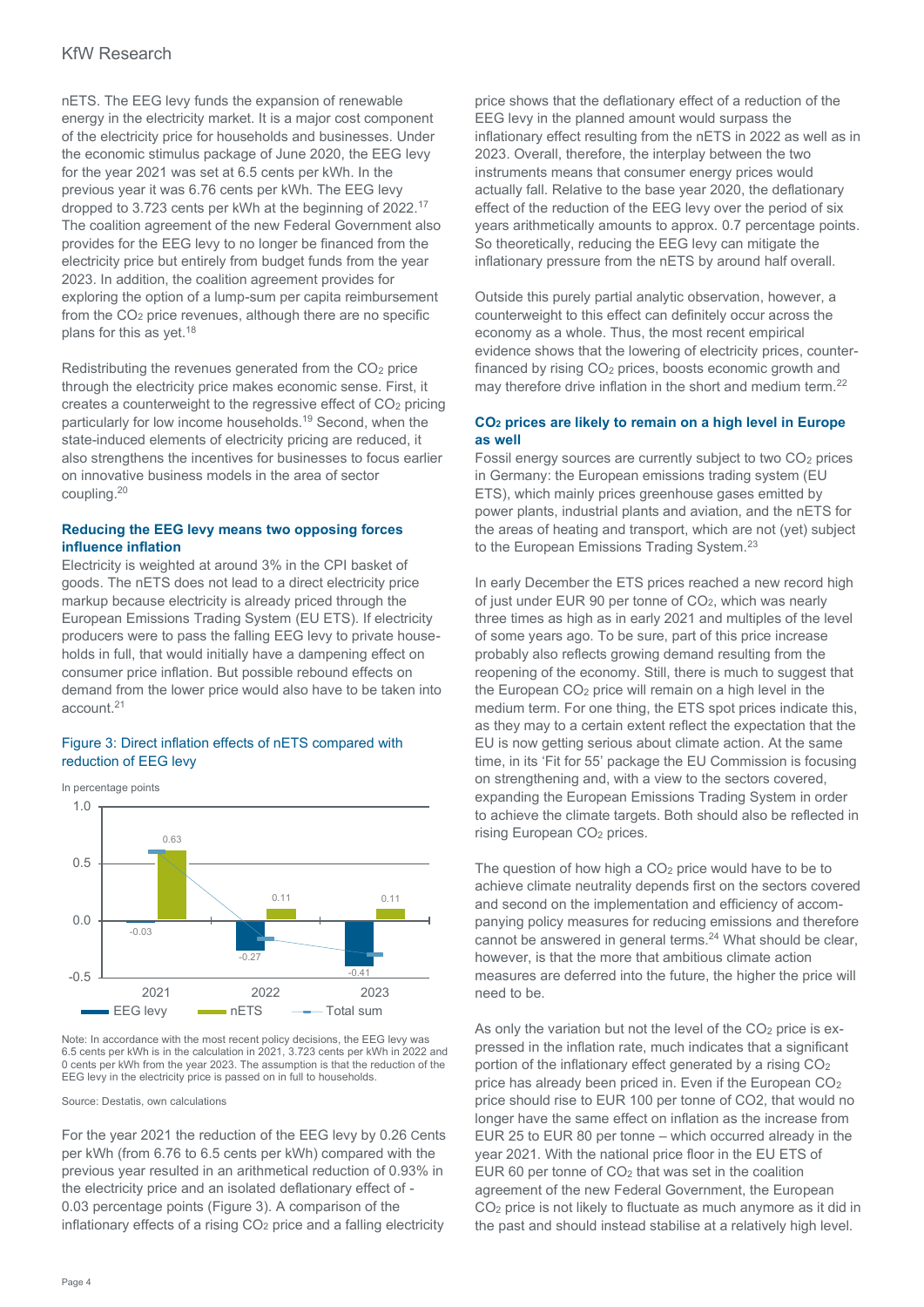As for the national emissions trading system, what is also true is that the effects of the nETS on consumer prices were strongly felt especially in the year 2021 and made a significant contribution to the increased total inflation rate, along with other special effects. But given the politically set price path, comparable inflationary effects should no longer result from the nETS alone until the year 2026 because the inflationary effect is likely to be very minor due to the relatively moderate price increase in the coming years. However, a price jump could then indeed still be imminent. This could result from the expansion of the EU ETS to the transport and heating sectors envisaged for the year 2026 – and the ensuing probable price increase. <sup>25</sup> Or it could result from the political design of the market phase in the national  $CO<sub>2</sub>$  emissions trading system after 2026. The German Council of Economic Experts estimates that on the given price path, a price of roughly EUR 110 per tonne of  $CO<sub>2</sub>$  would be necessary in the nETS from the year 2027 in order to achieve the German sector targets for heating and transport in the year 2030.<sup>26</sup> Further studies also arrived at similar results.<sup>27</sup> If the price in the nETS should suddenly rise to such a level in 2027, that would naturally have even more significant direct effects on the prices of fossil energy sources and inflation than described in the preceding paragraphs.

# **How inflation will evolve in the course of the climate transition crucially depends on its implementation**

It can be anticipated that households will seize opportunities for replacing  $CO<sub>2</sub>$  intensive with less  $CO<sub>2</sub>$  intensive goods in order to reduce their individual burden where they can. A rising CO<sup>2</sup> price also provides an incentive for businesses to implement measures that improve efficiency and invest in technologies that reduce or avoid emissions altogether. That will be the case particularly when the  $CO<sub>2</sub>$  price path is transparent – as is the case under the nETS – and thereby provides medium-term planning certainty. By establishing a reliable framework and setting a predictable, rising  $CO<sub>2</sub>$  price signal, economic policymakers can help steady the price level in the transition to climate neutrality.

At the same time, it has become evident that economic policy plays a role in determining how rising CO<sub>2</sub> prices impact on inflation overall through the ways in which it uses the revenues obtained. If in the future the Federal Government takes the revenues and disburses them to German households as a per capita premium, that is likely to have a different effect on inflation than primarily refunding the revenues levied in the form of decreasing electricity prices, as is current practice.<sup>28</sup> At European level, the EU Commission is planning a climate social fund as an offsetting response to rising CO<sub>2</sub> prices through which the member states can address national measures to mitigate social hardships resulting from rising

consumer prices for fossil transport and heating fuels in their country. A broad mix of measures can therefore be expected to emerge within the EU whose effects on the European inflation rate will accordingly be difficult to calculate.

Whether businesses and households will be able to replace the more costly carbon-intensive energy uses with green and more cost-effective alternatives is what will crucially determine the effects of the climate transition on medium-term price stability. The depth of the associated avoidance responses will determine how strongly the CO<sup>2</sup> price will ultimately drive aggregate inflation. Looking ahead, investments in new technologies and renewable energy generation will probably lead to strong changes in the economy and reduce the high impact of fossil fuels on inflation. However, if non-fossil alternatives are not yet sufficiently available, the combination of insufficient short-term renewable energy generation capacities, weaker investment in the fossil fuel sector and rising prices of CO<sup>2</sup> emissions could mean that we may be facing a prolonged transition phase with rising energy prices. That would create an urgent need to adopt complementary policy measures that help make non-fossil alternatives available even in the short term. In this context, ECB Director Isabel Schnabel<sup>29</sup> has warned that upside risks to medium-term price stability could otherwise emerge – especially in two scenarios: first, when the prospect of persistently rising energy prices contributes to a de-anchoring of inflation expectations and second, when rising CO<sub>2</sub> prices and the resulting relocation of business operations bolster growth instead of dampening it.<sup>30</sup> If that happens she believes that monetary policy may indeed end up being forced to respond to developments.

Despite these potential risk scenarios, there is no way around a sufficiently ambitious CO<sub>2</sub> price level because it is the only way to ensure that emissions avoidance in future is tackled where it is most cost-efficient to do so. If adopted climate targets are instead to be achieved primarily or exclusively through regulatory measures, the resulting implicit  $CO<sub>2</sub>$  prices would be less transparent for the market actors but ultimately climate action would be more expensive for all – and the impact on consumer price inflation would therefore be even higher.

Follow KfW Research on Twitter: <https://twitter.com/KfW>

## Or sign up for our free email newsletter and you won't miss out on any KfW Research publications.

[https://www.kfw.de/About-KfW/Service/KfW-](https://www.kfw.de/About-KfW/Service/KfW-Newsdienste/Newsletter-Research-(EN)/index.jsp)

[Newsdienste/Newsletter-Research-\(EN\)/index.jsp](https://www.kfw.de/About-KfW/Service/KfW-Newsdienste/Newsletter-Research-(EN)/index.jsp)

<sup>&</sup>lt;sup>1</sup> The coalition agreement of the new German Federal Government sets out that the parties wish to develop a proposal on the design of the market phase after 2026. It would also be conceivable that the nETS will then be incorporated into the planned emissions trading system for transport and heating at European level (ETS 2).

 $^2$  Fabra, N. and Reguant, M. (2014): 'Pass-through of emissions costs in electricity markets', American Economic Review, 104 (9), 2872-2899.; Hintermann, B. (2016): 'Pass-through of CO<sub>2</sub> emission costs to hourly electricity prices in Germany', Journal of the Association of Environmental and Resource Economists, 3 (4), 857–891.; Deltas, G. (2008): 'Retail gasoline price dynamics<br>and local market power', The (9–10), 1202–1212.

<sup>3</sup> Deutsche Bundesbank (2021): 'Global and European setting', Monthly Report August 2021, Frankfurt am Main, 13-29.

<sup>4</sup> According to calculations, the contribution to inflation of national CO<sup>2</sup> pricing on the CPI could roughly double as a result of indirect effects. Cf. Nöh, L., Rutkowski, F. and Schwarz, M. (2020): 'Auswirkungen einer CO<sub>2</sub>-Bepreisung auf die Verbraucherpreisinflation' (Effects of CO<sub>2</sub> pricing on consumer price inflation - our title translation, in German), Working paper 03/2020, German Council of Economic Experts, Wiesbaden.

 $<sup>5</sup>$  Electricity is already part of the EU ETS. The nETS therefore does not lead to a direct electricity price markup.</sup>